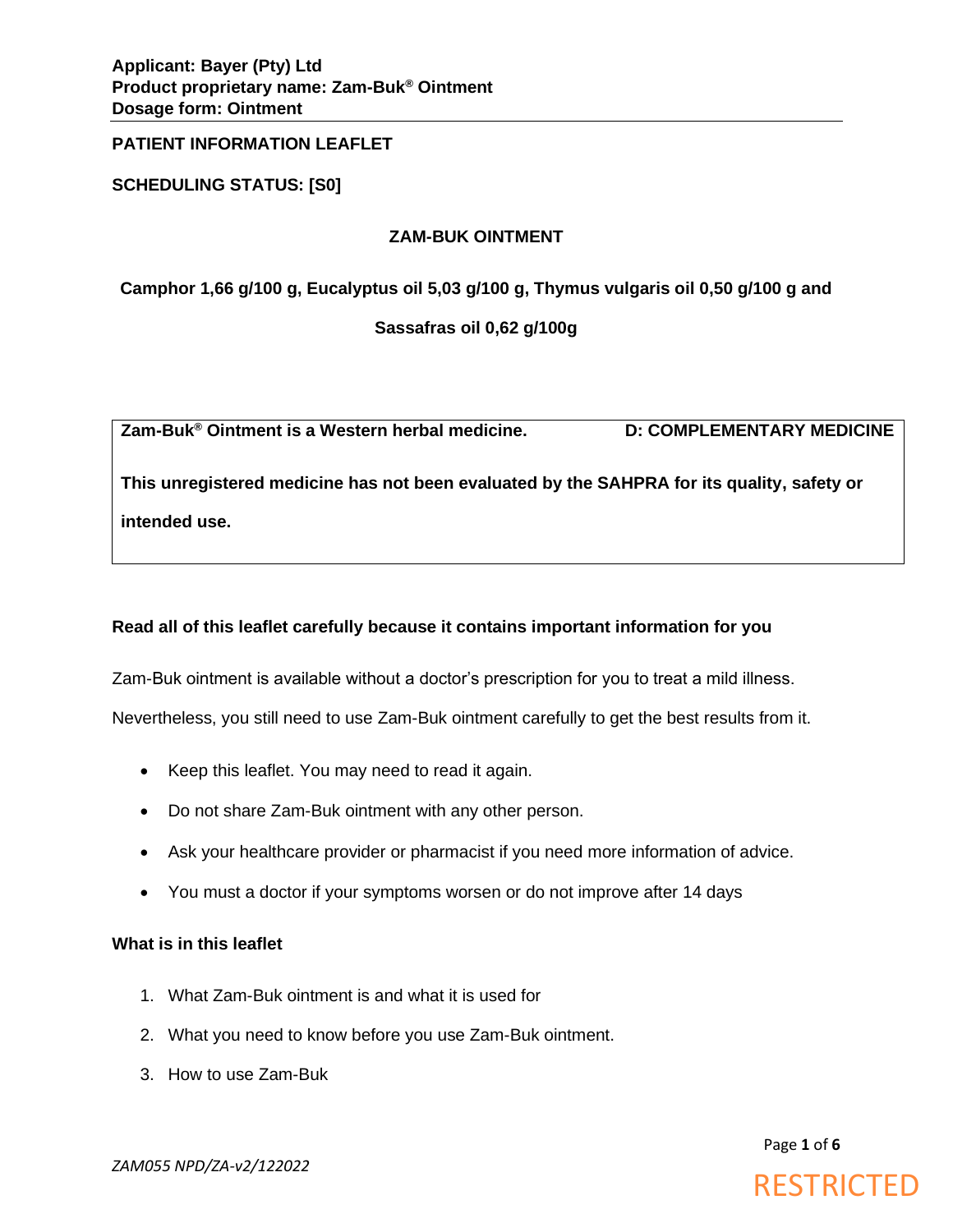- 4. Possible side effects
- 5. How to store Zam-Buk ointment
- 6. Contents of the pack and other information

## **1. What Zam-Buk ointment is and what it is used for.**

Zam-Buk ointment is a western herbal medicine that is used for the temporary relief of pain and itching associated with sunburn, insect bites and other minor skin irritations, muscular cramps and rheumatic pain. It improves blood circulation in microvessels

## **What you need to know before you use Zam-Buk ointment.**

## **Do not use Zam-Buk ointment:**

- if you are allergic to Camphor, Eucalyptus oil, Thymus vulgaris oil, Sassafras oil or any other ingredient of Zam-Buk ointment.
- If you are pregnant or breastfeeding
- On children under the age of 2 years

# **Warnings and precautions**

Take special care with Zam-Buk ointment:

- Do not ingest, contains camphor which is harmful when swallowed.
- Not for oral use
- For external use only
- Avoid the use of Zam-Buk Ointment if pregnant, epileptic or if you have chronic lung conditions

Page **2** of **6**



*ZAM055 NPD/ZA-v2/122022*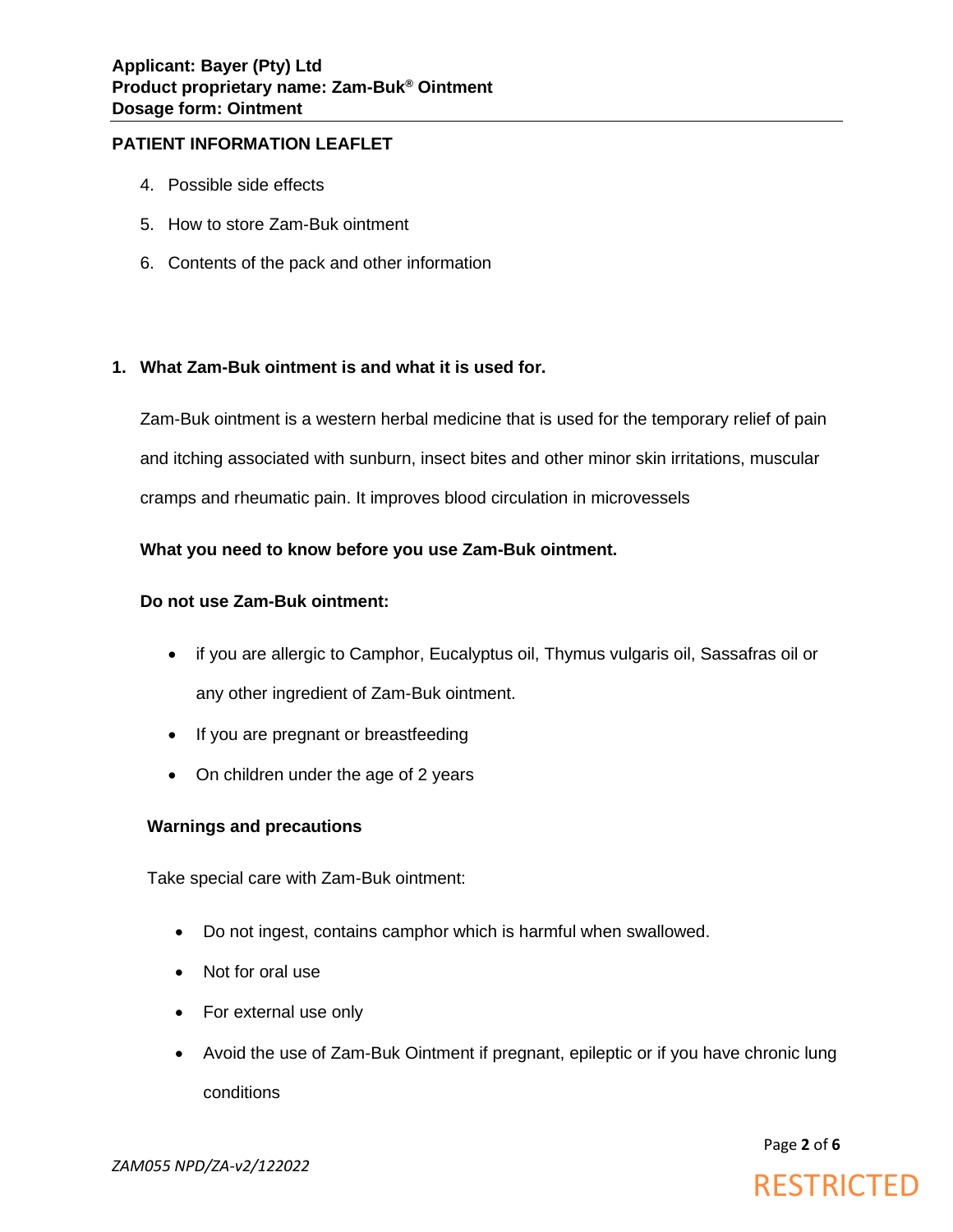- Avoid direct contact with eyes, genitals, nose and mouth,
- Do not use on broken, irritated or sensitive skin
- Do not expose applied area to the sun
- Do not use Zam-Buk ointment with other products containing camphor, menthol, and eucalyptus oil

#### **Children**

- Keep out of reach of children
- Do not use on children below 2 years of age

# **Pregnancy, breastfeeding and fertility**

• Do not use Zam-Buk ointment during pregnancy or breastfeeding.

#### **Driving and using machines**

Zam-Buk ointment should not affect your ability to drive and use machinery. However, if you think you are affected you should not drive or use machinery until you feel better.

#### **2. How to use Zam-Buk ointment**

Always use Zam-Buk ointment exactly as described in this leaflet or as your doctor,

pharmacist or nurse has told you. Check with your doctor, pharmacist or nurse if you are not sure.

For external use only, not to be taken orally.

Apply a small amount on the affected area and gently massage

If symptoms continue or worsen, please consult your doctor or healthcare provider

Page **3** of **6**

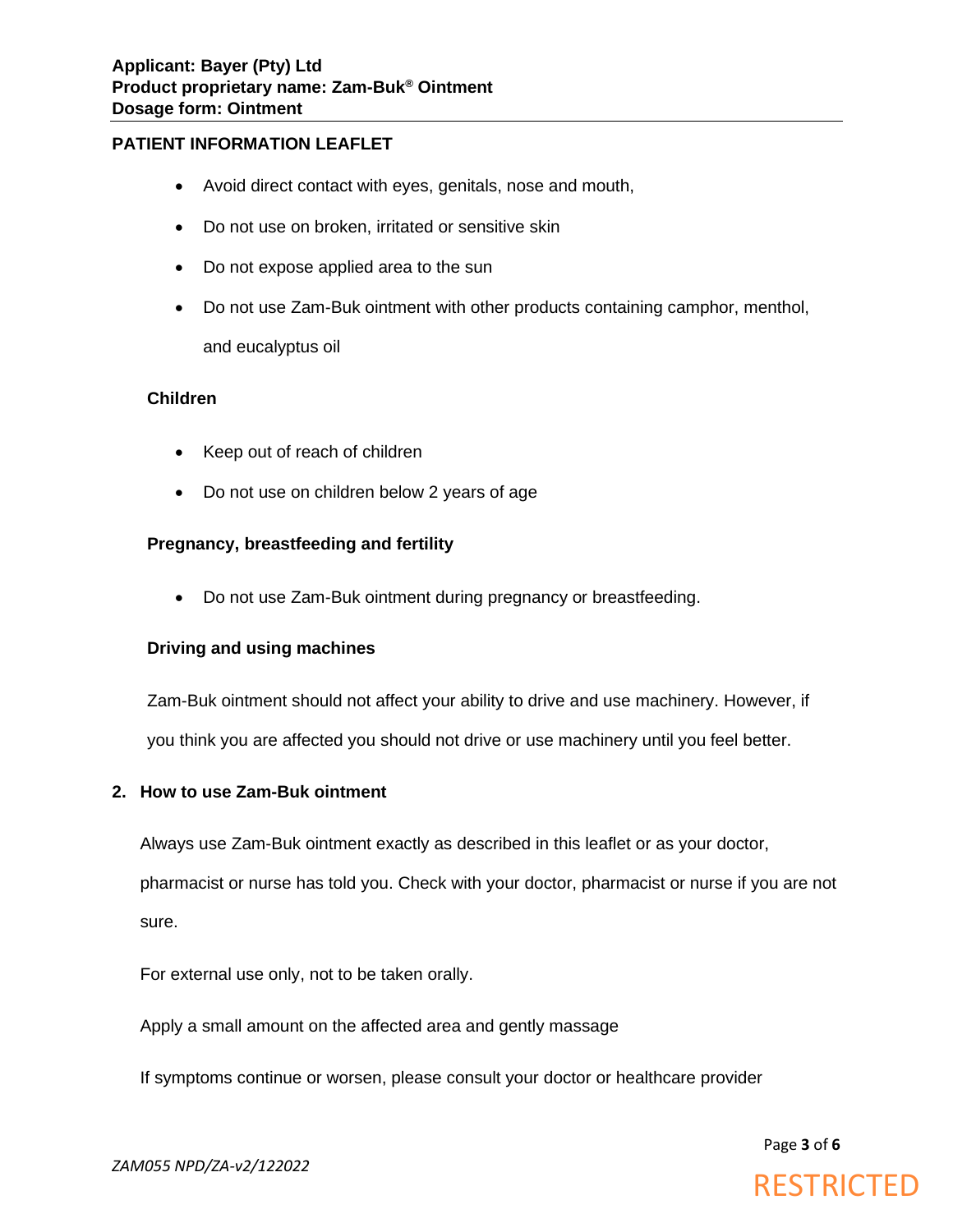## **If you use more Zam-Buk than you should**

In the event of accidental ingestion, consult your doctor or pharmacist. If neither is available, contact the nearest poison centre.

## **3. Possible side effects**

Not all side effects reported for Zam-Buk ointment are included in this leaflet. Should your general health worsen or if you experience any untoward effects while using Zam-Buk ointment, please consult your health care provider for advice.

Zam-Buk ointment may cause nausea, vomiting, abdominal pain, pain, headache, dizziness

If you notice any side effects not mentioned in this leaflet, please inform your doctor or pharmacist.

# **Reporting of side effects**

If you get side effects, talk to your doctor, pharmacist or nurse. You can also report side effects to SAHPRA via the "**6.04 Adverse Drug Reaction Reporting Form**", found online under SAHPRA's publications: https://www.sahpra.org.za/Publications/Index/8. By reporting side effects, you can help provide more information on the safety of Zam-Buk ointment.

# **4. How to store Zam-Buk ointment.**

- Store all medicines out of reach of children.
- Keep the container tightly closed
- Store at or below 30°C
- Do not use after the expiry date stated on the label

Page **4** of **6**

# **RESTRICTED**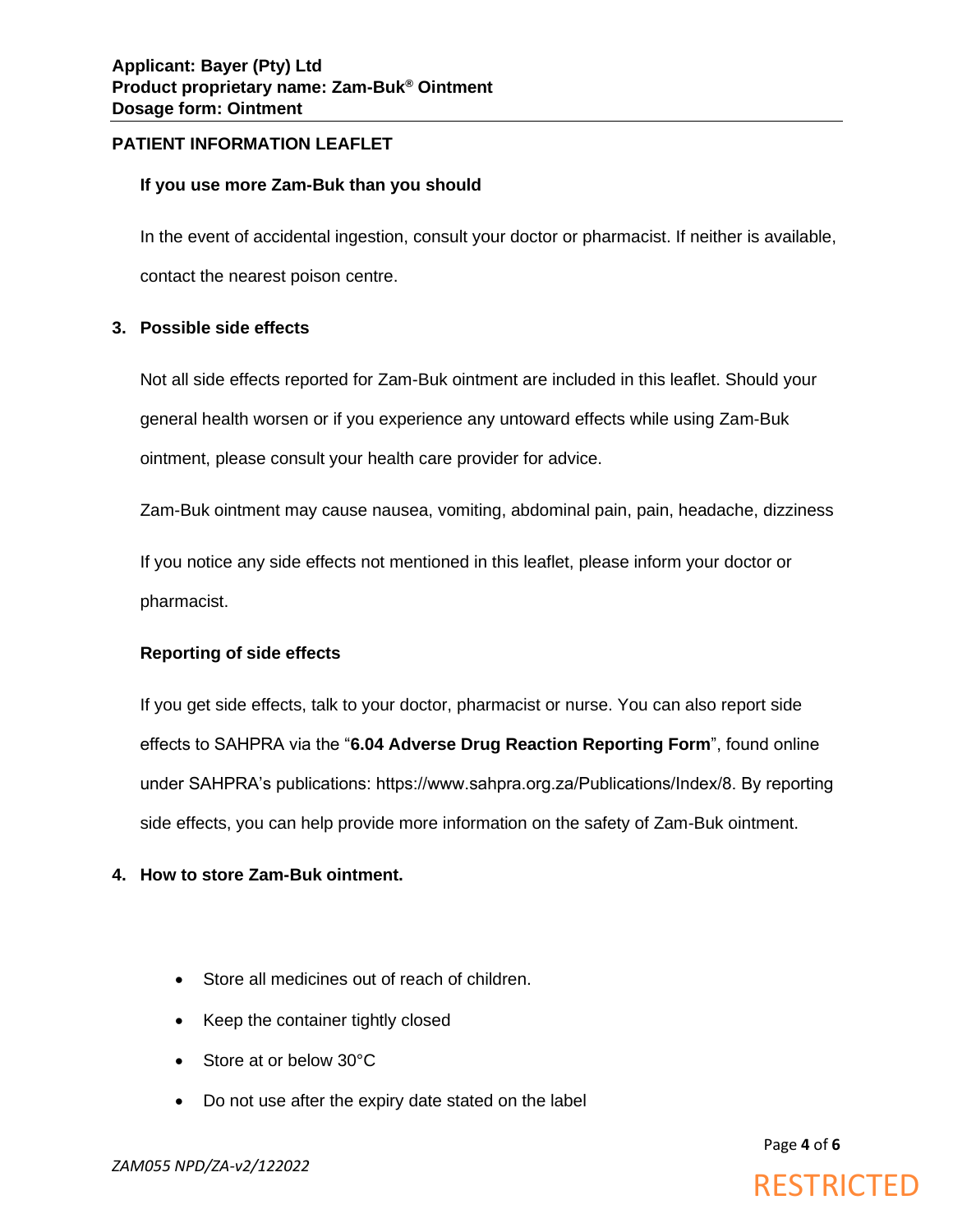- Protect from light and moisture
- Do not store in a bathroom

# **5. Contents of the pack and other information**

#### **What Zam-Buk ointment contains**

The active ingredients are Camphor 1,66 g, Eucalyptus oil 5,03 g, Thymus vulgaris 0,50 g and Sassafras oil 0,62 g, per 100 g.

The other ingredients are Colophony resin, Copper-chlorophyll, D&C yellow, Paraffin hard, Paraffin white soft and Micro wax.

## **What Zam-Buk ointment looks like and contents of the pack**

Zam-Buk ointment is packed is a green ointment with a characteristic camphor odour.

It is packaged in a round tin container with a round tin lid. It is available in the following pack sizes and units:

- 36 x 7 g tins packed inside a dispenser
- 16 g tin in carton
- 60 g tin in carton

# **Holder of certificate of Registration**

Bayer (Pty) Ltd. 27 Wrench road Isando, 1600 South Africa

Page **5** of **6**